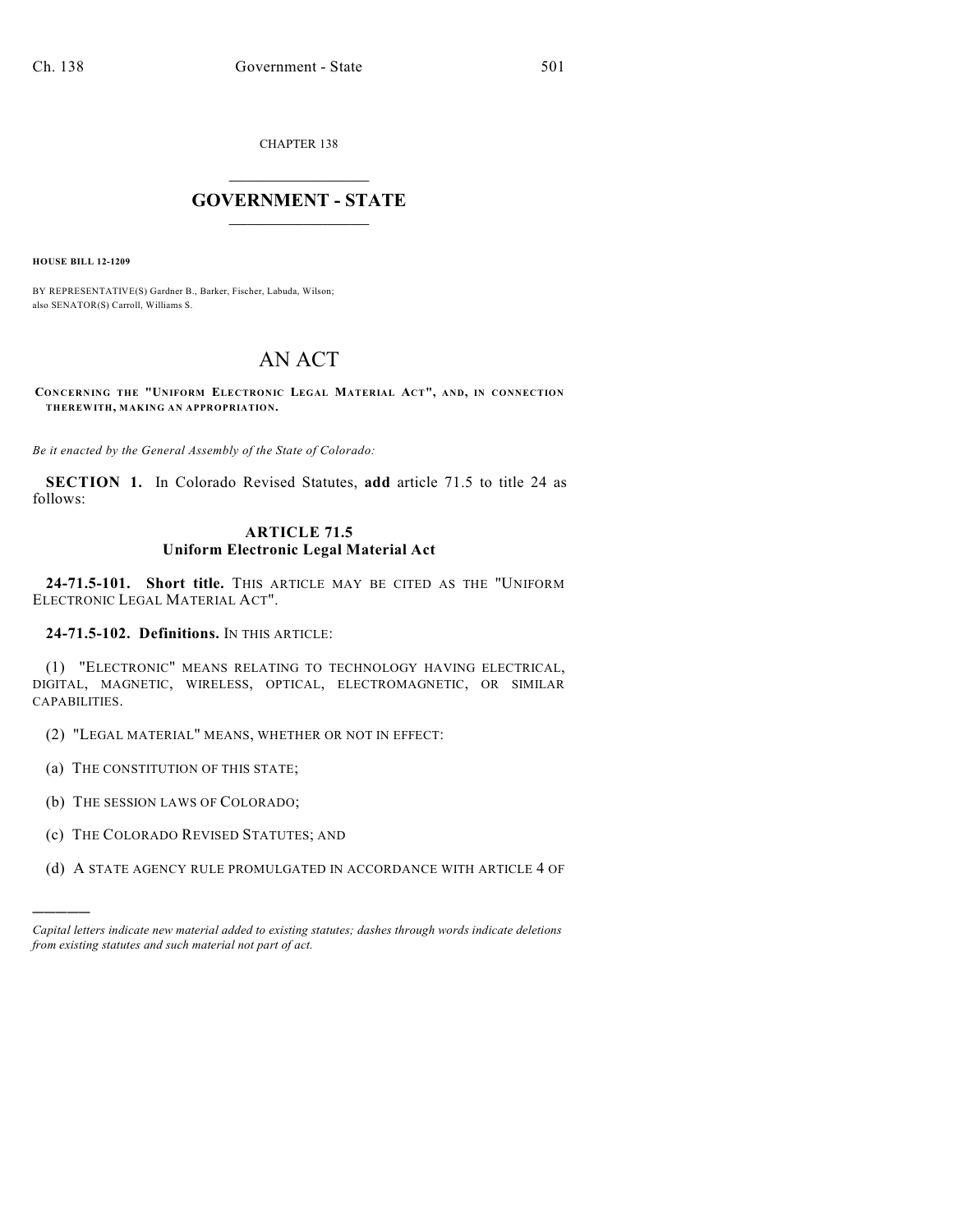THIS TITLE.

(3) "OFFICIAL PUBLISHER" MEANS:

(a) FOR THE CONSTITUTION OF THIS STATE, THE GENERAL ASSEMBLY;

(b) FOR THE SESSION LAWS OF COLORADO, THE GENERAL ASSEMBLY;

(c) FOR THE COLORADO REVISED STATUTES, THE GENERAL ASSEMBLY; AND

(d) FOR A RULE PUBLISHED IN THE CODE OF COLORADO REGULATIONS, THE SECRETARY OF STATE.

(4) "PUBLISH" MEANS TO DISPLAY, PRESENT, OR RELEASE TO THE PUBLIC, OR CAUSE TO BE DISPLAYED, PRESENTED, OR RELEASED TO THE PUBLIC, BY THE OFFICIAL PUBLISHER.

(5) "RECORD" MEANS INFORMATION THAT IS INSCRIBED ON A TANGIBLE MEDIUM OR THAT IS STORED IN AN ELECTRONIC OR OTHER MEDIUM AND IS RETRIEVABLE IN PERCEIVABLE FORM.

(6) "STATE" MEANS A STATE OF THE UNITED STATES, THEDISTRICT OF COLUMBIA, PUERTO RICO, THE UNITED STATES VIRGIN ISLANDS, OR ANY TERRITORY OR INSULAR POSSESSION SUBJECT TO THE JURISDICTION OF THE UNITED STATES.

**24-71.5-103. Applicability.** THIS ARTICLE APPLIES TO ALL LEGAL MATERIAL IN AN ELECTRONIC RECORD THAT IS DESIGNATED AS OFFICIAL UNDER SECTION 24-71.5-104 AND FIRST PUBLISHED ELECTRONICALLY ON OR AFTER THE EFFECTIVE DATE OF THE ARTICLE.

**24-71.5-104. Legal material in official electronic record.** (1) IF AN OFFICIAL PUBLISHER PUBLISHES LEGAL MATERIAL ONLY IN AN ELECTRONIC RECORD, THE PUBLISHER SHALL:

(a) DESIGNATE THE ELECTRONIC RECORD AS OFFICIAL; AND

(b) MEET THE REQUIREMENTS OF SECTIONS 24-71.5-105, 24-71.5-107, AND 24-71.5-108.

(2) AN OFFICIAL PUBLISHER THAT PUBLISHES LEGAL MATERIAL IN A RECORD OTHER THAN AN ELECTRONIC RECORD MAY DESIGNATE AN ELECTRONIC RECORD AS OFFICIAL IF THE REQUIREMENTS OF SECTIONS 24-71.5-105, 24-71.5-107, AND 24-71.5-108 ARE MET.

**24-71.5-105. Authentication of official electronic record.** AN OFFICIAL PUBLISHER OF LEGAL MATERIAL IN AN ELECTRONIC RECORD THAT IS DESIGNATED AS OFFICIAL UNDER SECTION 24-71.5-104 SHALL AUTHENTICATE THE RECORD. TO AUTHENTICATE AN ELECTRONIC RECORD, THE PUBLISHER SHALL PROVIDE A METHOD FOR A USER TO DETERMINE THAT THE RECORD RECEIVED BY THE USER FROM THE PUBLISHER IS UNALTERED FROM THE OFFICIAL RECORD PUBLISHED BY THE PUBLISHER.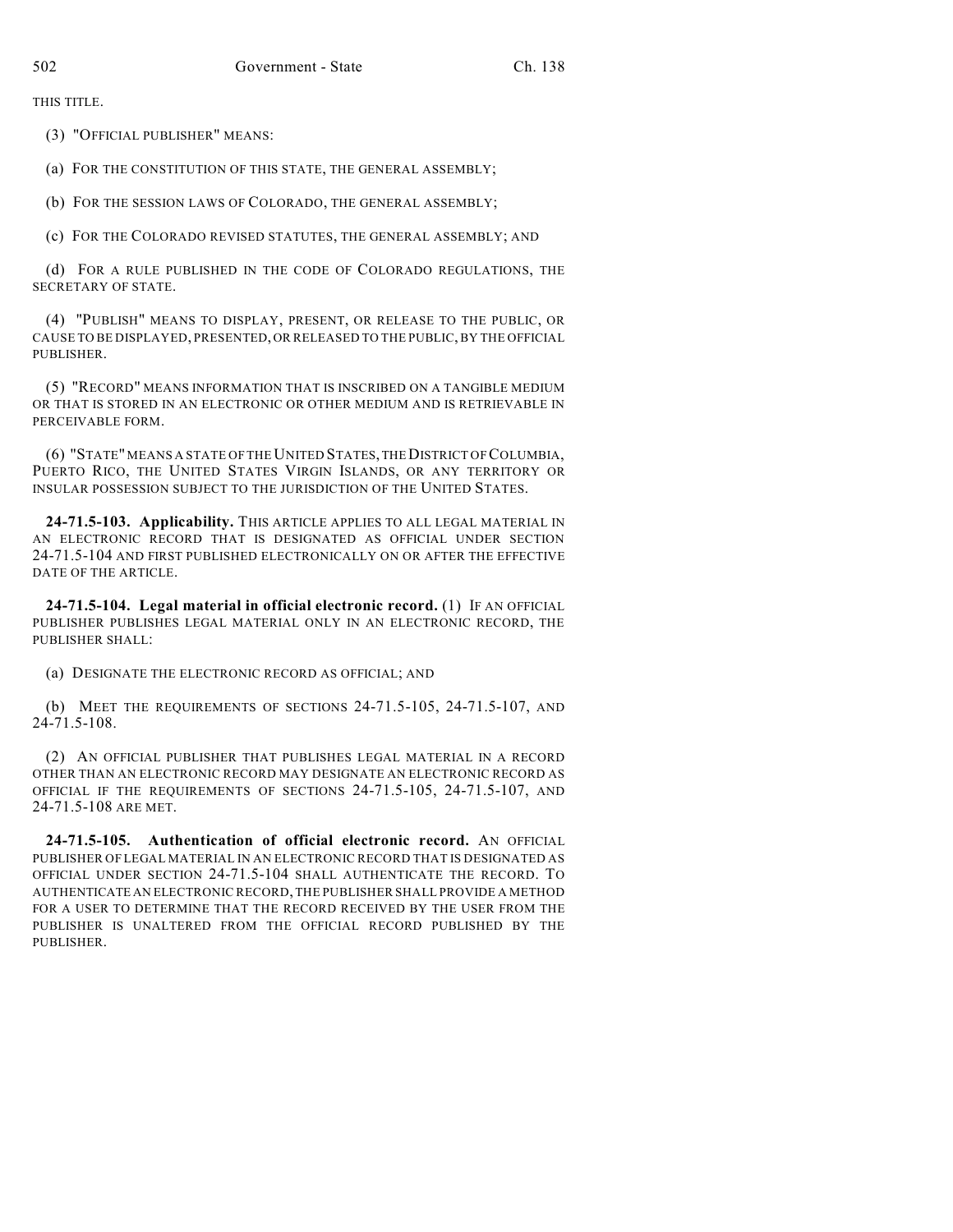**24-71.5-106. Effect of authentication.** (1) LEGAL MATERIAL IN AN ELECTRONIC RECORD THAT IS AUTHENTICATED UNDER SECTION 24-71.5-105 IS PRESUMED TO BE AN ACCURATE COPY OF THE LEGAL MATERIAL.

(2) IF ANOTHER STATE HAS ADOPTED AN ACT SUBSTANTIALLY SIMILAR TO THIS ARTICLE, LEGAL MATERIAL IN AN ELECTRONIC RECORD DESIGNATED AS OFFICIAL AND AUTHENTICATED BY THAT STATE IS PRESUMED TO BE AN ACCURATE COPY OF THAT LEGAL MATERIAL.

(3) A PARTY CONTESTING THE AUTHENTICATION OF LEGAL MATERIAL HAS THE BURDEN OF PROVING BY A PREPONDERANCE OF THE EVIDENCE THAT THE LEGAL MATERIAL IS NOT AUTHENTIC.

**24-71.5-107. Preservation of legal material in official electronic record.** (1) AN OFFICIAL PUBLISHER OF LEGAL MATERIAL IN AN ELECTRONIC RECORD THAT IS OR WAS DESIGNATED AS OFFICIAL UNDER SECTION 24-71.5-104 SHALL PROVIDE FOR THE PRESERVATION AND SECURITY OF THE RECORD IN AN ELECTRONIC FORM OR A FORM THAT IS NOT ELECTRONIC.

(2) IF LEGAL MATERIAL IS PRESERVED IN AN ELECTRONIC RECORD, THE OFFICIAL PUBLISHER SHALL:

- (a) ENSURE THE INTEGRITY OF THE RECORD;
- (b) PROVIDE FOR BACKUP AND DISASTER RECOVERY OF THE RECORD; AND
- (c) ENSURE THE CONTINUING USABILITY OF THE MATERIAL.

**24-71.5-108. Public access to legal material in official electronic record.** AN OFFICIAL PUBLISHER OF LEGAL MATERIAL IN AN ELECTRONIC RECORD THAT MUST BE PRESERVED UNDER SECTION 24-71.5-107 SHALL ENSURE THAT THE MATERIAL IS REASONABLY AVAILABLE FOR USE BY THE PUBLIC ON A PERMANENT BASIS.

**24-71.5-109. Standards.** (1) IN IMPLEMENTING THIS ARTICLE, AN OFFICIAL PUBLISHER OF LEGAL MATERIAL SHALL CONSIDER:

(a) STANDARDS AND PRACTICES OF OTHER JURISDICTIONS;

(b) THE MOST RECENT STANDARDS REGARDING AUTHENTICATION OF, PRESERVATION AND SECURITY OF, AND PUBLIC ACCESS TO, LEGAL MATERIAL IN AN ELECTRONIC RECORD AND OTHER ELECTRONIC RECORDS, AS PROMULGATED BY NATIONAL STANDARD-SETTING BODIES;

(c) THE NEEDS OF USERS OF LEGAL MATERIAL IN AN ELECTRONIC RECORD;

(d) THE VIEWS OF GOVERNMENTAL OFFICIALS AND ENTITIES AND OTHER INTERESTED PERSONS; AND

(e) TO THE EXTENT PRACTICABLE, THE USE OF METHODS AND TECHNOLOGIES FOR THE AUTHENTICATION OF, PRESERVATION AND SECURITY OF, AND PUBLIC ACCESS TO, LEGAL MATERIAL THAT ARE IN HARMONY AND COMPATIBLE WITH THE METHODS AND